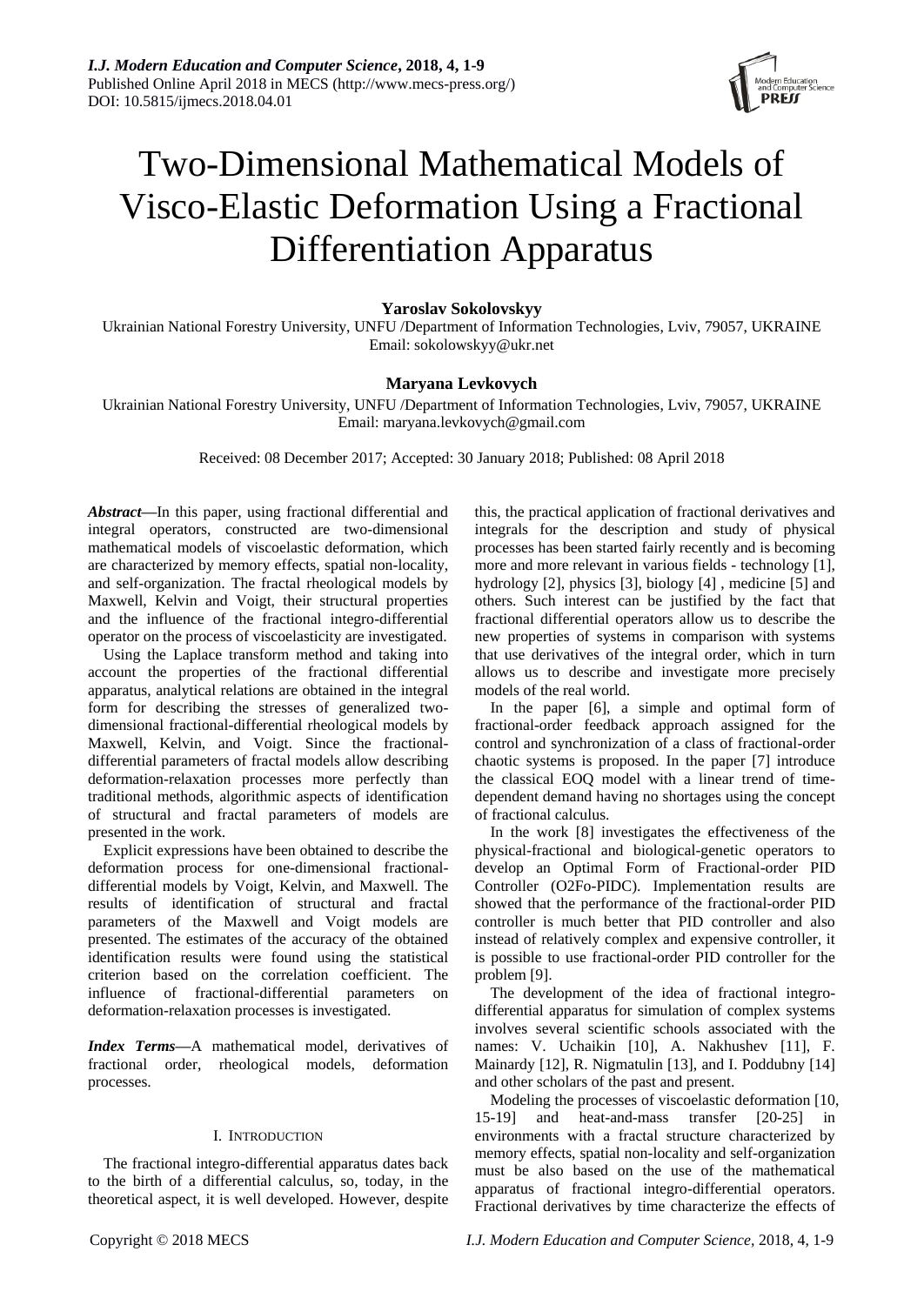memory (hereditament) or non-Markovian simulation processes, while fractional derivatives by spatial coordinates reflect the self-similar nonhomogeneity of the fractal environment.

Taking into account the mathematical apparatus of fractional integro-differential calculus and the structural properties of rheological models, one can obtain various fractal schemes of viscoelastic deformation which will describe bodies such as Jeffris's, Maxwell's, Kelvin's, Voigt's, etc.The use of differential equations of fractional order for constructing mathematical models of viscoelastic deformation allows for more adequate, based on physical considerations, the generalization of experimental data to identify model parameters [15].

One of the not completely solved problems is the problem of using the models of viscoelasticity of the fractional-differential type for constructing the corresponding phenomenological theories on the basis of known experimental data [26]. Classical identification methods have not been found to consistently provide the desired result when searching for fractal parameters. This can be explained by the fact that fractal parameters are often included in the Mittag-Leffler function, depicted as an infinite series. As a result of identification of finite numbers in the Mittag-Leffler series, we obtain a nonlinear system of algebraic equations, the solution of which is associated with large and laborious mathematical calculations. Taking into account the above, the identification of fractional-differential parameters requires some optimal non-classical method, or as is done in the work [26], the iterative method of coordinate descent is applied to the classical method of minimal squares.

To find the solution of integral and differential equations, both analytical [22, 23, 27] and numerical methods are used [17, 20, 21, 24, 25, 28, 29]. One of the applied analytical methods for solving fractionaldifferential equations is the Laplace transform method [10, 14, 27].

At present, a significant preference is given to numerical methods, since, as pointed out in [20], analytical methods for solving fractional diffusion equations are ineffective, and the theory of numerical methods for their solution is fragmentary and far from being complete. The numerical methods of current interest include the methods using finite-difference approximations [20, 21, 24, 25, 28, 29]. In the works [20, 21, 24] a numerical method is constructed using explicit and implicit difference schemes for solving onedimensional and two-dimensional heat-conduction problem with derivatives of a fractional order. An insignificant number of works [24, 25] is devoted to the study of boundary-value fractional order problems with boundary conditions of the third kind.

# II. PROBLEM FORMULATION

The basis of the simulation of two-dimensional deformation-relaxation processes in the fractal environment is the generalized classical theory of linear visco-elasticity and the properties of fractionaldifferential apparatus.

Maxwell's fractal model (Fig. 1) is characterized by a series connection between the elastic element *H* and the viscous element *N,* while Voigt's model (Fig. 3), on the contrary, is a parallel connection. Kelvin's fractional differential model (Fig. 2) consists of a series connection of the Voigt body *F* and the elastic element *H.*

Taking into account the theory of the mechanics of hereditary environment [30-32], one can proceed from Kelvin's fractal model to Maxwell's fractal model, taking away the elastic element, and thus taking that  $E_1 = 0$ . Thus, using various modifications of structural elements, various schemes of viscoelastic deformation can be obtained, which, in turn, can be described by differential equations of fractional order.

Non-fractal rheological models can be obtained by replacing the fractal element in the fractional-differential models with the viscous one. Given that viscocity  $\eta$  $\eta = E \tau^{\beta}$ , where E is modulus of elasticity,  $\tau$  is relaxation time,  $\beta$  is fraction order  $(0 < \beta < 1)$ ), and taking that  $\beta = 1$ , we obtain classical rheological models.



Fig.1. Maxwell's fractal model Fig.2. Kelvin's fractal model



Fig.3. Voigt's fractal model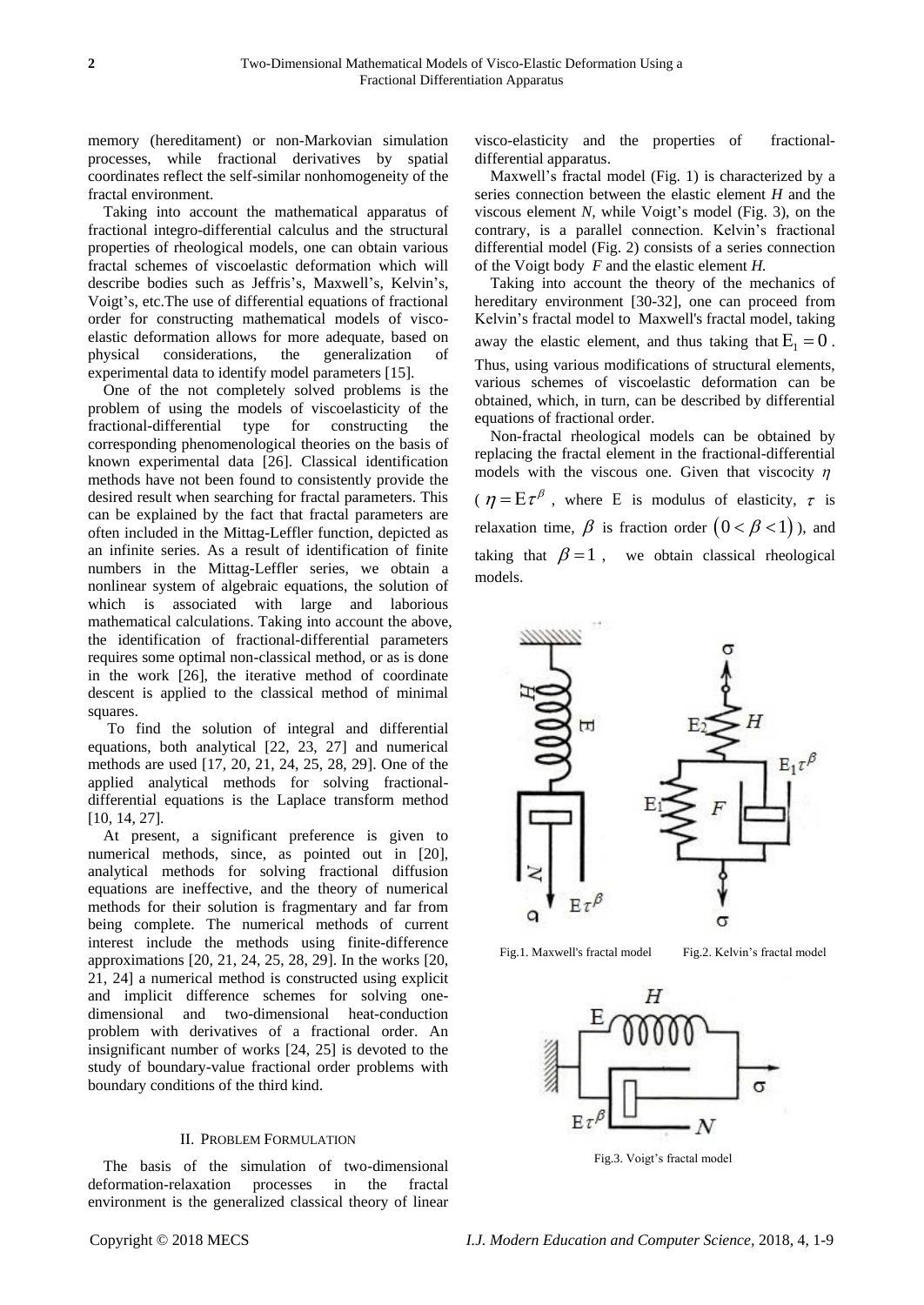Taking into account the above written, as well as the structural properties of rheological models investigated in [33] for the one-dimensional case, two-dimensional Voigt's-, Kelvin's-, and Maxwell's models, with allowance for orthotropy in the fractal environment, can be described by the corresponding systems of equations:

Foigt's model:

$$
\sigma_{11} = C_{11} D_t^{\alpha} \varepsilon_{11} + C_{12} D_t^{\alpha} \varepsilon_{22} + 2E \tau^{\beta} \left( D_t^{\beta} \varepsilon_{11} + D_t^{\beta} \varepsilon_{22} \right), \quad (1)
$$

$$
\sigma_{22} = C_{21} D_t^{\alpha} \varepsilon_{11} + C_{22} D_t^{\alpha} \varepsilon_{22} + 2E \tau^{\beta} \left( D_t^{\beta} \varepsilon_{11} + D_t^{\beta} \varepsilon_{22} \right), \quad (2)
$$

$$
\sigma_{12} = 2C_{33}D_t^{\alpha}\varepsilon_{12} + \mathbf{E}\tau^{\beta}D_t^{\beta}\varepsilon_{12},\tag{3}
$$

Kelvin's model:

$$
\sigma_{11} + \frac{E_1 \tau^{\alpha}}{(E_1 + E_2)} D_i^{\alpha} \sigma_{11} = C_{11} \varepsilon_{11} + C_{12} \varepsilon_{22} ++ \frac{2E_1 E_2 \tau^{\beta}}{(E_1 + E_2)} (D_i^{\beta} \varepsilon_{11} + D_i^{\beta} \varepsilon_{22}),
$$
\n(4)

$$
\sigma_{22} + \frac{E_1 \tau^a}{(E_1 + E_2)} D_t^a \sigma_{22} = C_{21} \varepsilon_{11} + C_{22} \varepsilon_{22} +
$$
  
+ 
$$
\frac{2E_1 E_2 \tau^{\beta}}{(E_1 + E_2)} (D_t^{\beta} \varepsilon_{11} + D_t^{\beta} \varepsilon_{22}),
$$
 (5)

$$
\sigma_{12} + \frac{E_1 \tau^{\alpha}}{(E_1 + E_2)} D_t^{\alpha} \sigma_{12} = 2C_{33} \varepsilon_{12} + \frac{E_1 E_2 \tau^{\beta}}{(E_1 + E_2)} D_t^{\beta} \varepsilon_{12}, \quad (6)
$$

Maxwell's model

$$
\sigma_{11} + \tau^{\alpha} D_i^{\alpha} \sigma_{11} = C_{11} \varepsilon_{11} + C_{12} \varepsilon_{22} + 2E_2 \tau^{\beta} \left( D_i^{\beta} \varepsilon_{11} + D_i^{\beta} \varepsilon_{22} \right), \tag{7}
$$

$$
\sigma_{22} + \tau^{\alpha} D_t^{\alpha} \sigma_{22} = C_{21} \varepsilon_{11} + C_{22} \varepsilon_{22} + 2E_2 \tau^{\beta} \left( D_t^{\beta} \varepsilon_{11} + D_t^{\beta} \varepsilon_{22} \right), \quad (8)
$$

$$
\sigma_{12} + \tau^{\alpha} D_t^{\alpha} \sigma_{12} = 2C_{33} \varepsilon_{12} + E_2 \tau^{\beta} D_t^{\beta} \varepsilon_{12}.
$$
 (9)

where  $\varepsilon^T = (\varepsilon_{11}, \varepsilon_{22}, \varepsilon_{12}), \sigma^T = (\sigma_{11}, \sigma_{22}, \sigma_{12})$  $T - (c, c, c)$  $\varepsilon^T = (\varepsilon_{11}, \varepsilon_{22}, \varepsilon_{12}), \sigma^T = (\sigma_{11}, \sigma_{22}, \sigma_{12})$  is the vector of strains and stresses, components of which are dependent on time *t* and spatial variables  $x_1$  and  $x_2$ ,  $E, E_1, E_2$  are elastic modulus,  $D_t^{\alpha}$ ,  $D_t^{\beta}$  are fractional derivatives in accordance with time and order, respectively  $\alpha, \beta$  (for Voigt's model -  $0 \le \alpha < \beta \le 1$ , for Kelvin's and Maxwell's -  $0 < \alpha, \beta \le 1$ ),  $C_{11}$ ,  $C_{12}$ ,  $C_{21}$ ,  $C_{22}$ ,  $C_{33}$  are components of the elastic tensor for an orthotropic body, expressed through the formulas:

$$
C_{11} = \frac{E_{11}}{(1 - \nu_1 \nu_2)}, \quad C_{12} = \frac{\nu_2 E_{11}}{(1 - \nu_1 \nu_2)}, \quad C_{21} = \frac{\nu_1 E_{22}}{(1 - \nu_1 \nu_2)},
$$

$$
C_{22} = \frac{E_{22}}{(1 - \nu_1 \nu_2)}, \quad 2C_{33} = \mu,
$$
(10)

 $\mu$  - shear modulus,  $E_{11}$ ,  $E_{22}$  - Young' moduli,  $v_1$ ,  $v_2$  -Poissons's ratios

The fractional derivative in the sense of Riemann-Liouville order *v* of function  $f(x)$  can be written in the following way [10]:

$$
f^{(\nu)}(x) = \frac{1}{\Gamma(1-\nu)} D_x \int_0^x (x - \xi)^{-\nu} f(\xi) d\xi, \qquad (11)
$$

 $0 \le \nu < 1$ ,  $\Gamma(\cdot)$  is Gamma function,  $D_{\nu}$  is an integer

derivative of the first order variable *x.*

In the case where we put  $\alpha = 0$ , in the relations (1) – (3), and  $\alpha = \beta = 1$ , in (4)-(9), we obtain the classical twodimensional models by Voigt, Kelvin, and Maxwell in the orthotropic case, respectively.

# III. ANALYTICAL METHOD FOR REALIZATION OF TWO-DIMENSIONAL MODELS OF VISCO-ELASTICITY USING FRACTIONAL DERIVATIVES

The analytical relations in the integral form for describing strain-stress for rheological models are accomplished using the Laplace transform method and taking into account the fractional-differential apparatus and its properties. The following initial conditions are added to the above expressions  $(1) - (9)$ :

$$
\sigma_{ij}^{(\nu-1)}(0) = a_i, \varepsilon_{ij}^{(\nu-1)}(0) = b_i, \qquad (12)
$$

where  $ij = 11, 22, 12$ ,  $a_i, b_i$  are some constants.

Carry out the Laplace transform for Kelvin's fractal model.

The solution of the corresponding system (4)-(6) reduces to finding a solution for each equation, for this we write as follows:

$$
\lambda^{\alpha}\hat{\sigma}_{ij}(\lambda) + \frac{\left(E_{1} + E_{2}\right)}{E_{1}\tau^{\alpha}}\hat{\sigma}_{ij}(\lambda) = \hat{f}_{k}(\lambda) + C_{k}, \quad (13)
$$

where  $k = 1, 2, 3$ ,  $\hat{f}_k(\lambda)$  is Laplace's pattern of the transformation of functions  $f_k(t)$ , which are as follows:

$$
\hat{f}_{1}(\lambda) = \frac{E_{11}(E_{1} + E_{2})}{(1 - \nu_{1} \nu_{2}) E_{1} \tau^{\alpha}} (\hat{\varepsilon}_{11}(\lambda) - \hat{\varepsilon}_{11}(\lambda)) + \n+ \frac{\nu_{2} E_{11}(E_{1} + E_{2})}{(1 - \nu_{1} \nu_{2}) E_{1} \tau^{\alpha}} (\hat{\varepsilon}_{22}(\lambda) - \hat{\varepsilon}_{12}(\lambda)) + \n+ 2E_{2} \tau^{\beta - \alpha} \lambda^{\beta} ((\hat{\varepsilon}_{11}(\lambda) - \hat{\varepsilon}_{11}(\lambda)) + (\hat{\varepsilon}_{22}(\lambda) - \hat{\varepsilon}_{12}(\lambda))),
$$
\n(14)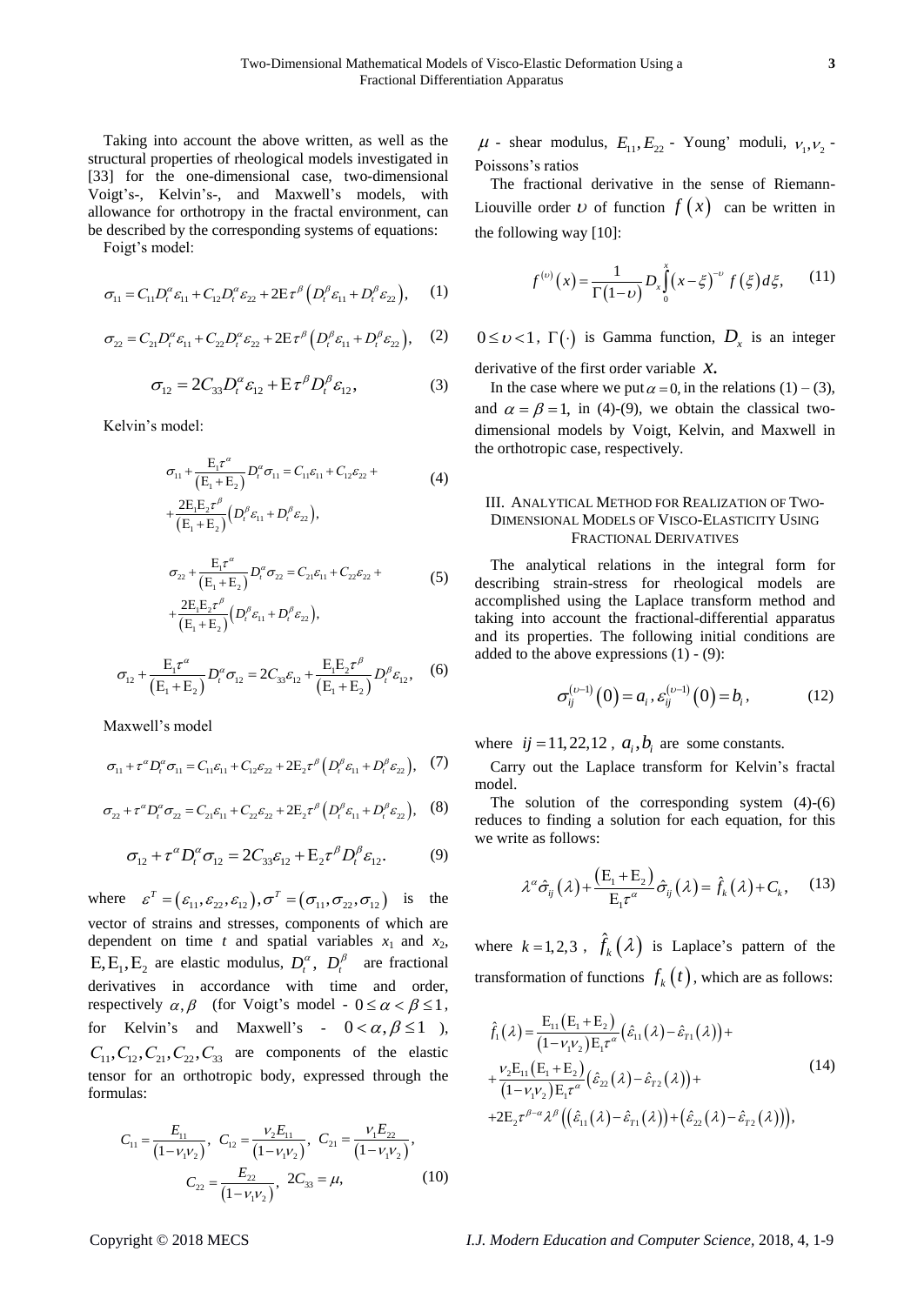$$
\hat{f}_{1}(\lambda) = \frac{\nu_{1}E_{22}(E_{1} + E_{2})}{(1 - \nu_{1}\nu_{2})E_{1}\tau^{\alpha}}(\hat{\varepsilon}_{11}(\lambda) - \hat{\varepsilon}_{r1}(\lambda)) + \n+ \frac{E_{22}(E_{1} + E_{2})}{(1 - \nu_{1}\nu_{2})E_{1}\tau^{\alpha}}(\hat{\varepsilon}_{22}(\lambda) - \hat{\varepsilon}_{r2}(\lambda)) + \n+ 2E_{2}\tau^{\beta-\alpha}\lambda^{\beta}((\hat{\varepsilon}_{11}(\lambda) - \hat{\varepsilon}_{r1}(\lambda)) + (\hat{\varepsilon}_{22}(\lambda) - \hat{\varepsilon}_{r2}(\lambda))),
$$
\n(15)

$$
\hat{f}_3(\lambda) = \frac{\mu(E_1 + E_2)}{E_1 \tau^{\alpha}} (\hat{\varepsilon}_{12}(\lambda) - \hat{\varepsilon}_{73}(\lambda)) +
$$
\n
$$
+ E_2 \tau^{\beta - \alpha} \lambda^{\beta} (\hat{\varepsilon}_{12}(\lambda) - \hat{\varepsilon}_{73}(\lambda)).
$$
\n(16)

 $C_k$  are some coefficients that can be represented:

$$
C_1 = C_2 = \sigma^{(\alpha-1)}(0+) - 2E_2 \tau^{\beta-\alpha} \left( \varepsilon_{11}^{(\beta-1)}(0+) - \varepsilon_{71}^{(\beta-1)}(0+) \right) + \left( \varepsilon_{22}^{(\beta-1)}(0+) - \varepsilon_{72}^{(\beta-1)}(0+) \right)
$$
  

$$
C_3 = \sigma^{(\alpha-1)}(0+) - E_2 \tau^{\beta-\alpha} \left( \varepsilon_{12}^{(\beta-1)}(0+) - \varepsilon_{73}^{(\beta-1)}(0+) \right)
$$
 (17)

where

$$
f^{(\alpha-1)}(0+) = \lim_{x \downarrow 0} \frac{1}{\Gamma(1-\alpha)} \int_{0}^{x} \frac{f(\xi)}{(x-\xi)^{\alpha}} d\xi.
$$

Find transform of the solution:

$$
\hat{\sigma}_{ij}(\lambda) = \frac{\hat{f}_k(\lambda)}{\left(\lambda^{\alpha} + \frac{(\mathbf{E}_1 + \mathbf{E}_2)}{\mathbf{E}_1 \tau^{\alpha}}\right)} + \frac{C_k}{\left(\lambda^{\alpha} + \frac{(\mathbf{E}_1 + \mathbf{E}_2)}{\mathbf{E}_1 \tau^{\alpha}}\right)}.
$$
(18)

To perform the inverse Laplace transform, it is convenient to apply the expression  $\sqrt{\left(2a + \frac{(E_1 + E_2)}{2}\right)}$ 1  $1/\left(\lambda^{\alpha} + \frac{(E_1 + E_2)}{E_1 \tau^{\alpha}}\right)$  i in

the form:

$$
\frac{1}{\lambda^{\alpha} + \frac{(E_{1} + E_{2})}{E_{1} \tau^{\alpha}}} = \lambda^{-\alpha} \frac{1}{1 + \frac{(E_{1} + E_{2})}{E_{1} \tau^{\alpha}}} =
$$
\n
$$
= \sum_{j=0}^{\infty} \left( -\frac{(E_{1} + E_{2})}{E_{1} \tau^{\alpha}} \right)^{j} \lambda^{-\alpha j - \alpha}.
$$
\n(19)

Then:

Then:  
\n
$$
L^{-1}\left\{\frac{1}{\lambda^{\alpha} + \frac{(E_1 + E_2)}{E_1 \tau^{\alpha}}}\right\}(t) = \sum_{j=0}^{\infty} \left(-\frac{(E_1 + E_2)}{E_1 \tau^{\alpha}}\right)^{j} L^{-1}\left\{\lambda^{-\alpha j - \alpha}\right\}(t)
$$
\n(20)

where  $L^{-1}$  is an operator of the inverse Laplace transform.

Using the following relation  $L^{-1}\{\lambda^{-\gamma}\}(x) = \frac{x^{\gamma}}{\Gamma(\gamma)}$  $L^{-1}\{\lambda^{-\gamma}\}(x) = \frac{x^{\gamma-1}}{B}$ γ  $\mathcal{L}^{-1}\{\mathcal{X}^{-\gamma}\}(x) = \frac{x^{\gamma-1}}{\Gamma(\gamma)}$ [10],

in our case we obtain:

$$
L^{-1}\left\{\frac{1}{\lambda^{\alpha} + \frac{(E_{1} + E_{2})}{E_{1}\tau^{\alpha}}}\right\}(t) = t^{\alpha - 1}\sum_{j=0}^{\infty} \frac{\left(-\frac{(E_{1} + E_{2})}{E_{1}\tau^{\alpha}}t^{\alpha}\right)^{j}}{\Gamma(\alpha j + \alpha)}
$$
(21)

For further transformations, we use Mittag-Leffler's two-dimensional function [34]:

$$
E_{\alpha,\beta}(t) = \sum_{j=0}^{\infty} \frac{t^j}{\Gamma(\alpha j + \beta)}.
$$
 (22)

The expression (21) can be rewritten in the following form:

$$
L^{-1}\left\{\frac{1}{\lambda^{\alpha} + \frac{(E_{1} + E_{2})}{E_{1}\tau^{\alpha}}}\right\}(t) = t^{\alpha - 1}E_{\alpha,\alpha}\left(-\frac{(E_{1} + E_{2})}{E_{1}\tau^{\alpha}}t^{\alpha}\right)
$$
(23)

Using the theorem on the resultant of two functions [10] and substituting the corresponding values of  $f_k(t)$  and  $C_k$ , we obtain the solution of the relations:

$$
\sigma_{11} = C_1 G(t) + A_0^{\dagger} G(t - \xi) \left[ C_{11} \varepsilon_{11} (\xi) + \frac{2 E_1 E_2 \tau^{\beta}}{(E_1 + E_2)} D_t^{\beta} \varepsilon_{11} (\xi) \right] d\xi ++ A_0^{\dagger} G(t - \xi) \left[ C_{12} \varepsilon_{22} (\xi) + \frac{2 E_1 E_2 \tau^{\beta}}{(E_1 + E_2)} D_t^{\beta} \varepsilon_{22} (\xi) \right] d\xi,
$$
\n(24)

$$
\sigma_{22} = C_{2}G(t) + A_{0}^{\dagger}G(t-\xi)\left[C_{21}\varepsilon_{11}(\xi) + \frac{2E_{1}E_{2}\tau^{\beta}}{(E_{1}+E_{2})}D_{t}^{\beta}\varepsilon_{11}(\xi)\right]d\xi ++ A_{0}^{\dagger}G(t-\xi)\left[C_{22}\varepsilon_{22}(\xi) + \frac{2E_{1}E_{2}\tau^{\beta}}{(E_{1}+E_{2})}D_{t}^{\beta}\varepsilon_{22}(\xi)\right]d\xi,
$$
\n(25)

$$
\sigma_{12} = C_3 G(t) + A \int_0^t G(t - \xi) \left[ 2C_{33} \varepsilon_{12}(\xi) + \frac{E_1 E_2 \tau^{\beta}}{(E_1 + E_2)} D_t^{\beta} \varepsilon_{12}(\xi) \right] d\xi
$$
\n(26)

where

$$
G(t) = t^{\alpha - 1} E_{\alpha, \alpha}(-At^{\alpha}), \ A = \frac{(E_1 + E_2)}{E_1 \tau^{\alpha}}
$$

.

Analytical formulas for the integral representation of Maxwell's model can be obtained similarly by solving each equation from the system (7)-(9) by the Laplace transform method, or from Kelvin's model, putting in the relations (24)-(26) that  $E_1 = 0$ .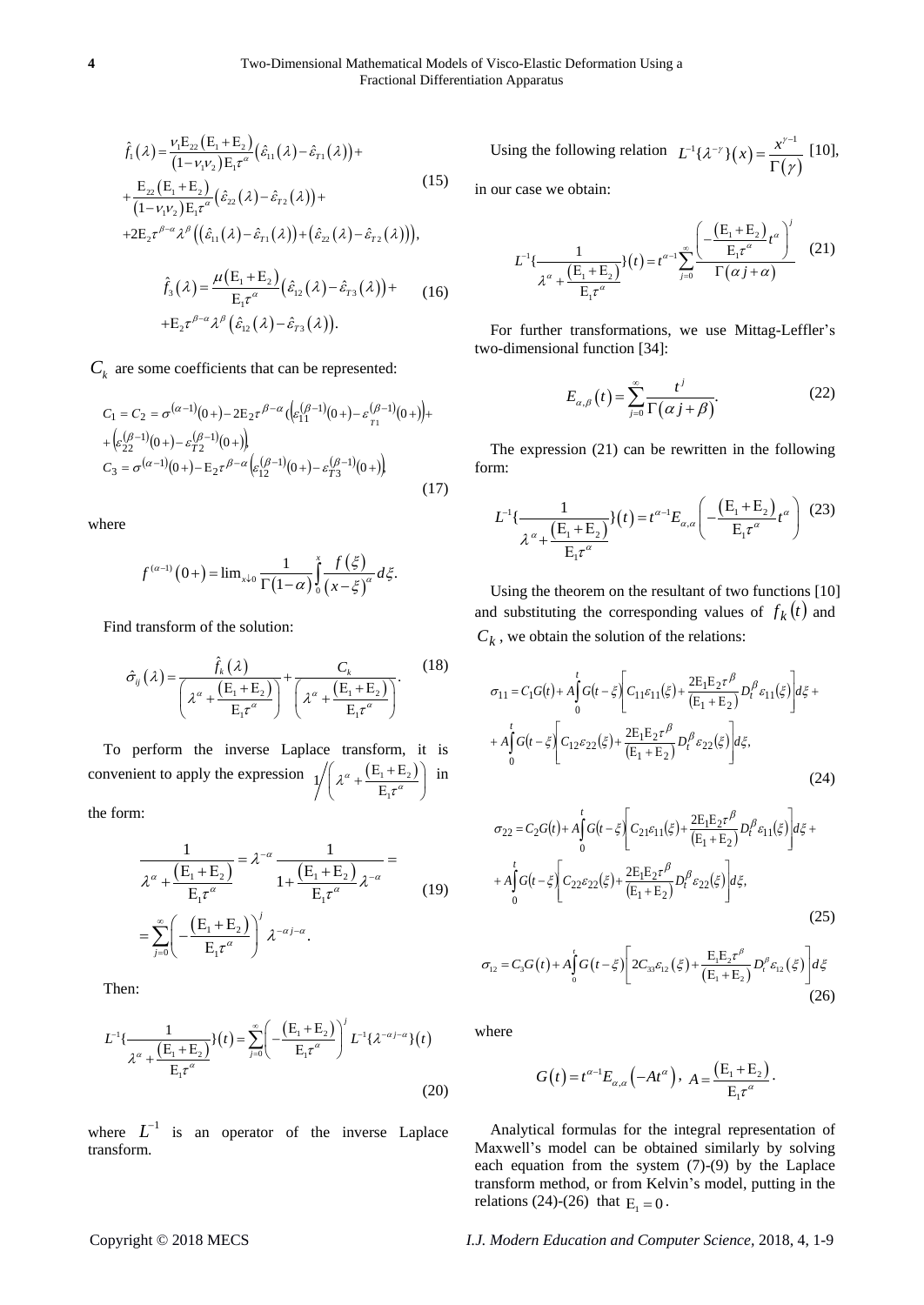The relationship between stresses and deformations for Maxwell's fractional-differential model in an integral form can be represented as follows:

$$
\sigma_{11} = C_1 F(t) + \frac{1}{\tau^{\alpha}} \int_0^t F(t - \xi) \Big[ C_{11} \varepsilon_{11}(\xi) + 2E_2 \tau^{\beta} D_t^{\beta} \varepsilon_{11}(\xi) \Big] d\xi +
$$
  
+ 
$$
\frac{1}{\tau^{\alpha}} \int_0^t F(t - \xi) \Big[ C_{12} \varepsilon_{22}(\xi) + 2E_2 \tau^{\beta} D_t^{\beta} \varepsilon_{22}(\xi) \Big] d\xi,
$$
(27)

$$
\sigma_{22} = C_2 F(t) + \frac{1}{\tau^{\alpha}} \int_0^t F(t - \xi) \Big[ C_{21} \varepsilon_{11}(\xi) + 2E_2 \tau^{\beta} D_t^{\beta} \varepsilon_{11}(\xi) \Big] d\xi +
$$
  
+ 
$$
\frac{1}{\tau^{\alpha}} \int_0^t F(t - \xi) \Big[ C_{22} \varepsilon_{22}(\xi) + 2E_2 \tau^{\beta} D_t^{\beta} \varepsilon_{22}(\xi) \Big] d\xi,
$$
 (28)

$$
\sigma_{12} = C_3 F(t) + \frac{1}{\tau^a} \int_0^t F(t - \xi) \Big[ 2C_{33} \varepsilon_{12}(\xi) + E_2 \tau^\beta D_t^\beta \varepsilon_{12}(\xi) \Big] d\xi
$$
\n(29)

where

$$
F(t) = t^{\alpha-1} E_{\alpha,\alpha} \left( -\frac{t^{\alpha}}{\tau^{\alpha}} \right).
$$

For the integral representation of the relations  $(1)-(3)$ , the properties of fractional derivatives [10, 34, 35], as well as the relation (11) are taken into account. As a result of the appropriate transformations, we obtain the analytical relations for stresses in the integral form for Foigt's fractal model:

$$
\sigma_{11} = \frac{E_{11}}{(1 - \nu_1 \nu_2) \Gamma(1 - \alpha)} \left( D_t \int_0^t (t - \xi)^{-\alpha} \left[ \varepsilon_{11}(\xi) + \nu_2 \varepsilon_{22}(\xi) \right] d\xi \right) +
$$
  
+ 
$$
\frac{2E \tau^{\beta}}{\Gamma(1 - \beta)} \left( D_t \int_0^t (t - \xi)^{-\beta} \left[ \varepsilon_{11}(\xi) + \varepsilon_{22}(\xi) \right] d\xi \right), \tag{30}
$$

$$
\sigma_{22} = \frac{E_{22}}{(1 - \nu_1 \nu_2)\Gamma(1 - \alpha)} \left( D_t \int_0^t (t - \xi)^{-\alpha} [\nu_1 \varepsilon_{11}(\xi) + \varepsilon_{22}(\xi)] d\xi \right) +
$$
  
+ 
$$
\frac{2E\tau^{\beta}}{\Gamma(1 - \beta)} \left( D_t \int_0^t (t - \xi)^{-\beta} [\varepsilon_{11}(\xi) + \varepsilon_{22}(\xi)] d\xi \right),
$$
(31)

$$
\sigma_{12} = D_t \left( \int_0^t \frac{\mu \left( t - \xi \right)^{-\alpha}}{\Gamma \left( 1 - \alpha \right)} + \frac{E \tau^{\beta} \left( t - \xi \right)^{-\beta}}{\Gamma \left( 1 - \beta \right)} \right) \varepsilon_{12} \left( \xi \right) d\xi \quad (32)
$$

# IV. IDENTIFICATION OF FRACTAL PARAMETERS OF MODELS AND ANALYSIS OF NUMERICAL MODELING **RESULTS**

For one-dimensional fractional-differential models of Voigt, Kelvin, and Maxwell, the explicit form of the expression describing the deformation can be represented as follows:

$$
\varepsilon_{F}(t) = \frac{\sigma_{0}}{\mathrm{E}\,\tau^{\beta}\beta\Gamma(\beta)} \Big[ 2t^{\beta} - \left(t - t_{1}\right)^{\beta} h\left(t - t_{1}\right) \Big] - \frac{\sigma_{0}}{\mathrm{E}\,\tau^{2\beta-\alpha}\left(2\beta-\alpha\right)\Gamma\left(2\beta-\alpha\right)} \Big[ 2t^{2\beta-\alpha} - \left(t - t_{1}\right)^{2\beta-\alpha} h\left(t - t_{1}\right) \Big],\tag{33}
$$

(33)  
\n
$$
\varepsilon_{K}(t) = \frac{(E_{1} + E_{2})\sigma_{0}}{E_{1}E_{2}\tau^{\beta}\beta\Gamma(\beta)} \Big[ 2t^{\beta} - (t - t_{1})^{\beta} h(t - t_{1}) \Big] -
$$
\n
$$
- \frac{(E_{1} + E_{2})\sigma_{0}}{E_{1}E_{2}\tau^{\beta/2}\beta\Gamma(2\beta)} \Big[ 2t^{2\beta} - (t - t_{1})^{2\beta} h(t - t_{1}) \Big] +
$$
\n
$$
+ \frac{\sigma_{0}}{E_{2}\tau^{\beta-\alpha}\Gamma(1-\alpha)\Gamma(\beta)} \Big[ t^{\beta-\alpha} - (t - t_{1})^{\beta-\alpha} h(t - t_{1}) \Big] -
$$
\n
$$
- \frac{\sigma_{0}}{E_{2}\tau^{\beta-\alpha}\Gamma(1-\alpha)\Gamma(2\beta)} \Big[ t^{\beta-\alpha} - (t - t_{1})^{2\beta-\alpha} h(t - t_{1}) \Big],
$$
\n
$$
\varepsilon_{M}(t) = \frac{\sigma_{0}}{E\tau^{\beta}\beta\Gamma(\beta)} \Big[ 2t^{\beta} - (t - t_{1})^{\beta} h(t - t_{1}) \Big] +
$$
\n
$$
+ \frac{\sigma_{0}}{E\tau^{\beta-\alpha}(\beta-\alpha)\Gamma(\beta-\alpha)} \Big[ 2t^{\beta-\alpha} - (t - t_{1})^{\beta-\alpha} h(t - t_{1}) \Big],
$$
\n(35)

where 
$$
\sigma_0
$$
 is the value of the stress at the initial time,  
\n $h(t)$  is Heaviside function  $(h(t)) = 0$  at  $t < 0$ ,  $h(t) = 1$  at

 $t \ge 0$ ),  $t_1$  is unload time.

The task of identification is divided into two subtasks: identification of structural parameters (elastic modulus, relaxation time, viscosity, initial stress, etc.), identification of fractional-differential parameters of models  $\alpha$  and  $\beta$ .

Since the structural parameters of fractionaldifferential rheological models a priori should coincide with the structural parameters of the classical rheological models, we will identify these parameters using the creep law for a specific model in its classical interpretation.

Tus, let us present the law of creep for models:

Voigt's model:

$$
\varepsilon_F^{kl}(t) = \frac{\sigma_0}{E} \left( 1 - e^{-\frac{t}{\tau}} \right),\tag{36}
$$

Kelvin's model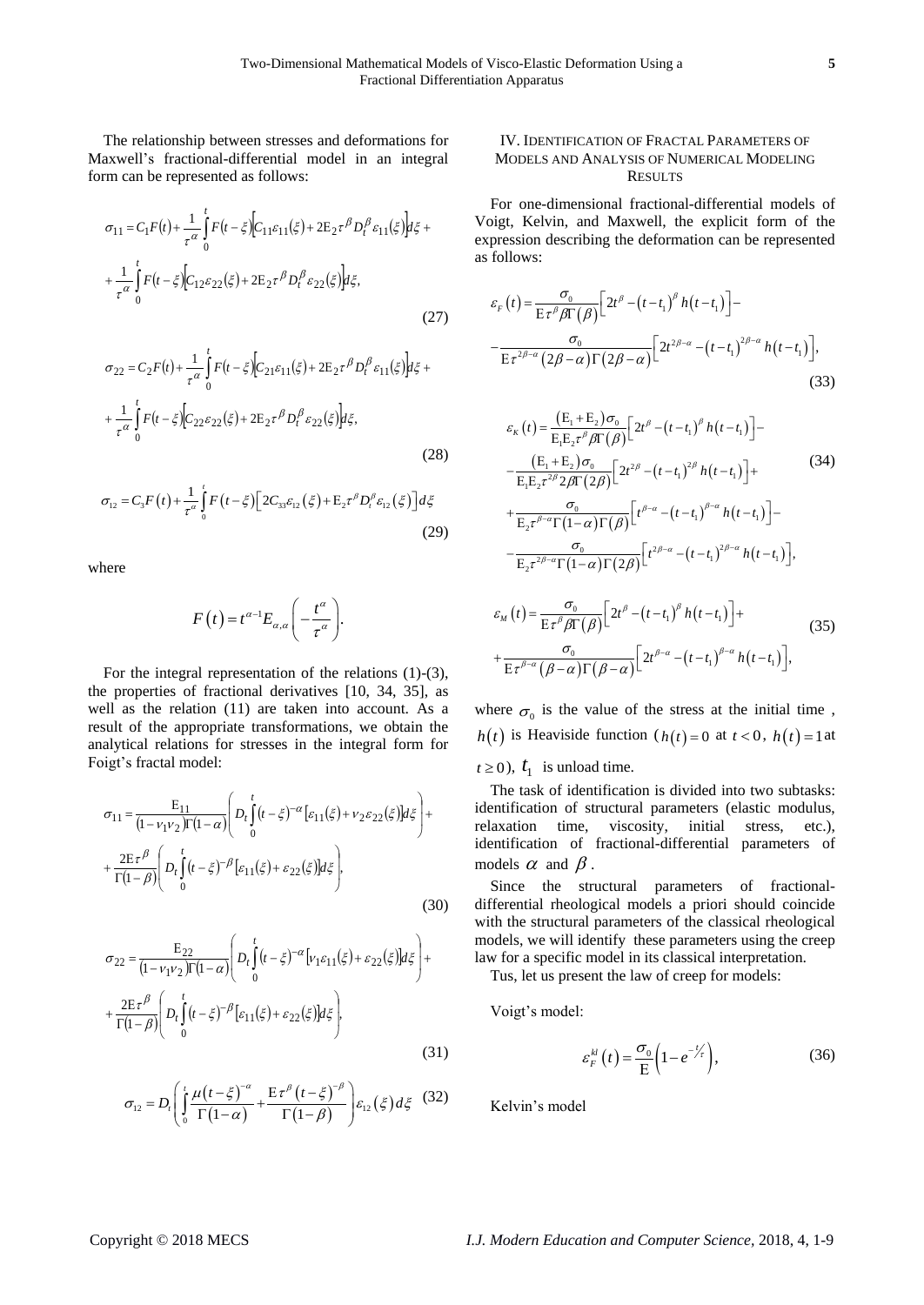$$
\varepsilon_K^{kl}(t) = \left(\frac{E_1 + E_2}{E_1 E_2} - \frac{1}{E_1} e^{-\frac{t}{\tau}}\right).
$$
 (37)

To express the creep equation for Maxwell's model, as was done in the previous cases for Kelvin's and Voigt's models, is not possible in the classical theory. This is explained by the fact that, putting  $\sigma = const$  in the Maxwell equation, we obtain  $D_t \varepsilon(t) = \frac{\sigma}{E \tau}$ . It follows that the Maxwell body under the action of constant stress will flow as a Newtonian fluid with a constant rate of deformation [31].

Taking into account the above written, in order to find the structural parameters of Maxwell's model, we use the deformation equation that describes Maxwell's fractionaldifferential model while assuming that the fractional parameters  $\alpha$  ,  $\beta$  are equal to one.

$$
\varepsilon_M^{kl}(t) = \frac{\sigma_0}{\mathrm{E}\,\tau} \Big[ 4t - 2\big(t - t_1\big)h\big(t - t_1\big)\Big].\tag{38}
$$

Having a sample of experimental values [36]  $\mathcal{E}_{F,K,M}^{kl}(t_i) = \mathcal{E}_i$  using the method of minimum squares, we minimize the deformation functions of the models:

$$
\sum_{i=1}^{n} \left( \varepsilon_{i} - \varepsilon_{F,K,M}^{kl} \left( t_{i}, \tau, \sigma_{0}, E \right) \right)^{2} \Rightarrow \min. \quad (39)
$$

Assuming that the structural parameters in the relations (33)-(35) were found, the values of fractional-differential parameters are identified by minimizing the deformation functions. To do this, using the method of minimum squares and having a set of experimental data [36], we can write :

$$
\sum_{i=1}^{n} \left( \varepsilon_{i} - \varepsilon_{F,K,M} \left( t_{i}, \alpha, \beta \right) \right)^{2} \Rightarrow \min. \tag{40}
$$

In order to clarify the identification parameters, the method of coordinate descent [26] was used.

For the quantitative estimation of the difference between the results obtained for the fractional-differential creep equations (33)-(35), a statistical criterion based on the correlation coefficient was used.

The criterion looks like:

$$
\Delta = \frac{\left|\rho_{\varepsilon\overline{\varepsilon}}\right|}{\sqrt{1 - \rho_{\varepsilon\overline{\varepsilon}}^2}} \sqrt{n - 2},\tag{41}
$$

where  $n$  is the number of points for which the comparison of values is made,  $\rho_{\varepsilon\overline{\varepsilon}}$  is the correlation coefficient, which is determined by the ratio:

$$
\rho_{\varepsilon\overline{\varepsilon}} = \frac{\sum_{i=0}^{n} \left( \varepsilon_{i} - \varepsilon_{avg} \right) \left( \overline{\varepsilon}_{i} - \overline{\varepsilon}_{avg} \right)}{\sqrt{\sum_{i=0}^{n} \left( \varepsilon_{i} - \varepsilon_{avg} \right)^{2} \sum_{i=0}^{n} \left( \overline{\varepsilon}_{i} - \overline{\varepsilon}_{avg} \right)^{2}}},
$$
(42)

where  $\varepsilon_i$ ,  $\overline{\varepsilon}_i$  are deformation values for each model according to the obtained expressions and experimental data , 0  $\frac{1}{\cdot} \sum_{i=1}^{n} \varepsilon_{i}$ 1 *n*  $_{avg}$  -  $\frac{}{n+1} \sum_{i=0}$   $\epsilon_i$  $\mathcal{E}_{\text{ave}} = \frac{1}{\sqrt{2\pi}} \sum_i \mathcal{E}_i,$ =  $\equiv$  $\frac{1}{n+1}\sum_{i=0}^n \mathcal{E}_i, \ \ \overline{\mathcal{E}}_{avg} = \frac{1}{n+1}\sum_{i=0}^n$ 1 1 *n*  $_{avg}$  -  $\frac{}{n+1}$   $\sum_{i=0}$   $\epsilon_i$  $\overline{\mathcal{E}}_{ave} = \frac{1}{\sqrt{2\pi}} \sum_i \overline{\mathcal{E}}_i$ .  $\overline{a}$  $\equiv$  $\frac{1}{+1}\sum_{i=0}\overline{\mathcal{E}}_i$ . Here are the results of the identification of structural

 $(\sigma_{_0},\tau)$  and fractal  $(\alpha,\beta)$  parameters for Maxwell's model (Fig. 4) and Voigt's one (Fig. 5) at ambient temperature  $T = 23^{\circ}C$  Using the experimental data [36], Maxwell's model was investigated for specimen No. 6, and Voigt's model – for No. 57 (Table 1).

Table 1.Values for identification parameters, criterion and correlation coefficients.

|                | Specimen No. 6,      | Specimen No. 57,     |
|----------------|----------------------|----------------------|
| Identification | $E = 15.3(10^3 Mpa)$ | $E = 17.3(10^3 Mpa)$ |
| parameters,    |                      | $W = 7.5 %$          |
|                | $W = 30 %$           |                      |
| criterion      |                      |                      |
| value          |                      |                      |
|                |                      |                      |
| $\sigma_{0}$   | 3.1424               | 4.2859               |
| $(10^3 Mpa)$   |                      |                      |
| τ              | 0.1804               | 6.8769               |
| $(10^3 h)$     |                      |                      |
| α              | 0.0024               | 0.1858               |
|                |                      |                      |
| β              | 0.1922               | 0.1867               |
|                |                      |                      |
| $\rho$         | 0.9921               | 0.6891               |
|                |                      |                      |
|                | 26.15                | 3.153                |
|                |                      |                      |



Fig.4. Identification of fractional-differential parameters of Maxwell's model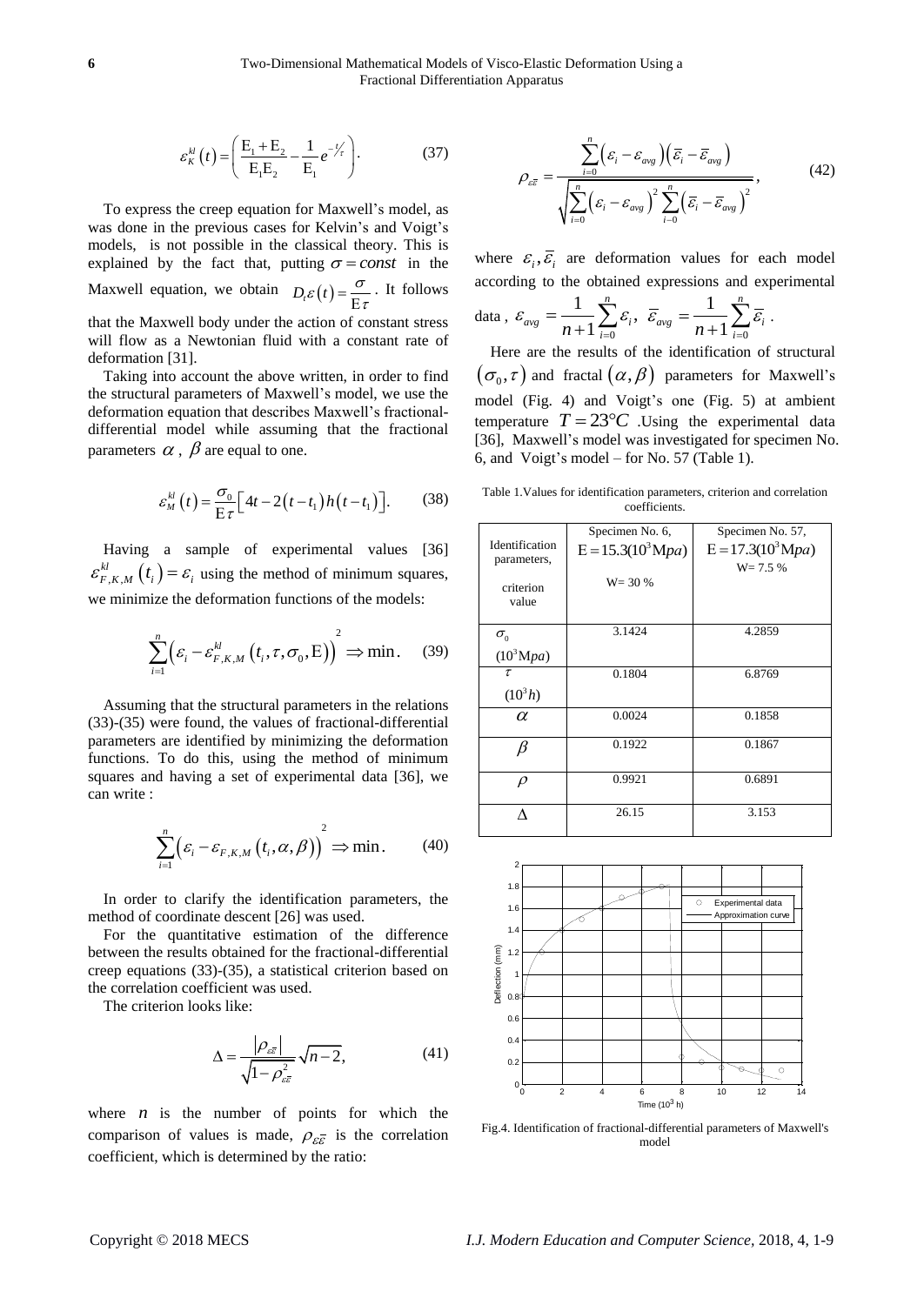

Fig.5. Identification of fractional-differential parameters of Voigt's model

A numerical experiment to determine the dependence of deformation  $\varepsilon(t)$  (Fig. 6) and stress  $\sigma(t)$  (Fig. 7) for fractal models was carried out as follows. For the following species of wood such as oak and pine, the moduli of elasticity of which are respectively  $(E_{\text{oak}} = 14300 \text{M}pa, E_{\text{pine}} = 12100 \text{M}pa)$ , it is determined  $(E_{\text{est}} = 14300 \text{M}pa, E_{\text{miss}} = 12100 \text{M}pa)$ , it is determined how the deformation and stress at different and fixed fractional differential parameters of the models will change. For example, for Voigt's model, the fractal parameter  $\alpha$  is fixed closer to 0 ( $\alpha$  = 0.1), with  $\beta$  being variable, and vice versa  $\beta$  is fixed closer to 1 ( $\beta$  = 0.9), with  $\alpha$  being variable. On analyzing the results obtained, it can be noted that at the fixed parameter  $\alpha = 0.1$  with an increase in the fractional-differential parameter  $\beta$ , the value for the deformation decreases, however, at the fixed fractal parameter  $\beta = 0.9$ , the value for the deformation increases as the parameter  $\alpha$  increases.

Fig. 7 shows stress curves for Maxwell-Kelvin-type fractional-differential models for a fixed parameter  $\beta = 0.9$  and a variable parameter parameter  $\alpha$ where  $\alpha = 0.2 + \Delta \alpha$ ,  $\Delta \alpha = 0.3$ . It is obvious from graphic dependences that for both models the smallest value for stress is reached at  $\alpha = 0.8$ , and the largest - at  $\alpha$  = 0.2.

Since the Maxwell model can be obtained from the Kelvin model, as shown above, and vice versa, the Kelvin model, by modifying and adding another elastic element, can be obtained from the Maxwell model, from the graphic dependences it can be concluded that the curves are quite close to each other. Thus, at some point in time, the stress values for the Kelvin and Maxwell fractal models coincide.



Fig.6. Dependence of Voigt's model on fractal parameters



Fig.7. Dependence of Maxwell's and Kelvin's models on fractal parameters

### V. CONCLUSIONS

Taking into account the fractional-differential apparatus, two-dimensional mathematical models of deformation-relaxation processes in fractal environments have been constructed. For the fractional-differential models of Maxwell, Kelvin, and Voigt, expressions describing the stresses in the integral form are found. The identification of fractal parameters and the criterion of error estimation are given. Investigated and analyzed is the influence of fractal parameters on the rheological properties of viscoelastic environments.

### **REFERENCES**

- [1] Machado, J.A.T., Galhano, A.M.S.F., "Fractional order inductive phenomena based on the skin effect" Nonlinearly. Dyn. 68(1–2), pp. 107–115, 2012.
- [2] Sheng, H., Chen, Y.Q., Qiu, T.S., "Fractional Processes and Fractional-Order Signal Processing", Springer, New York, 2012.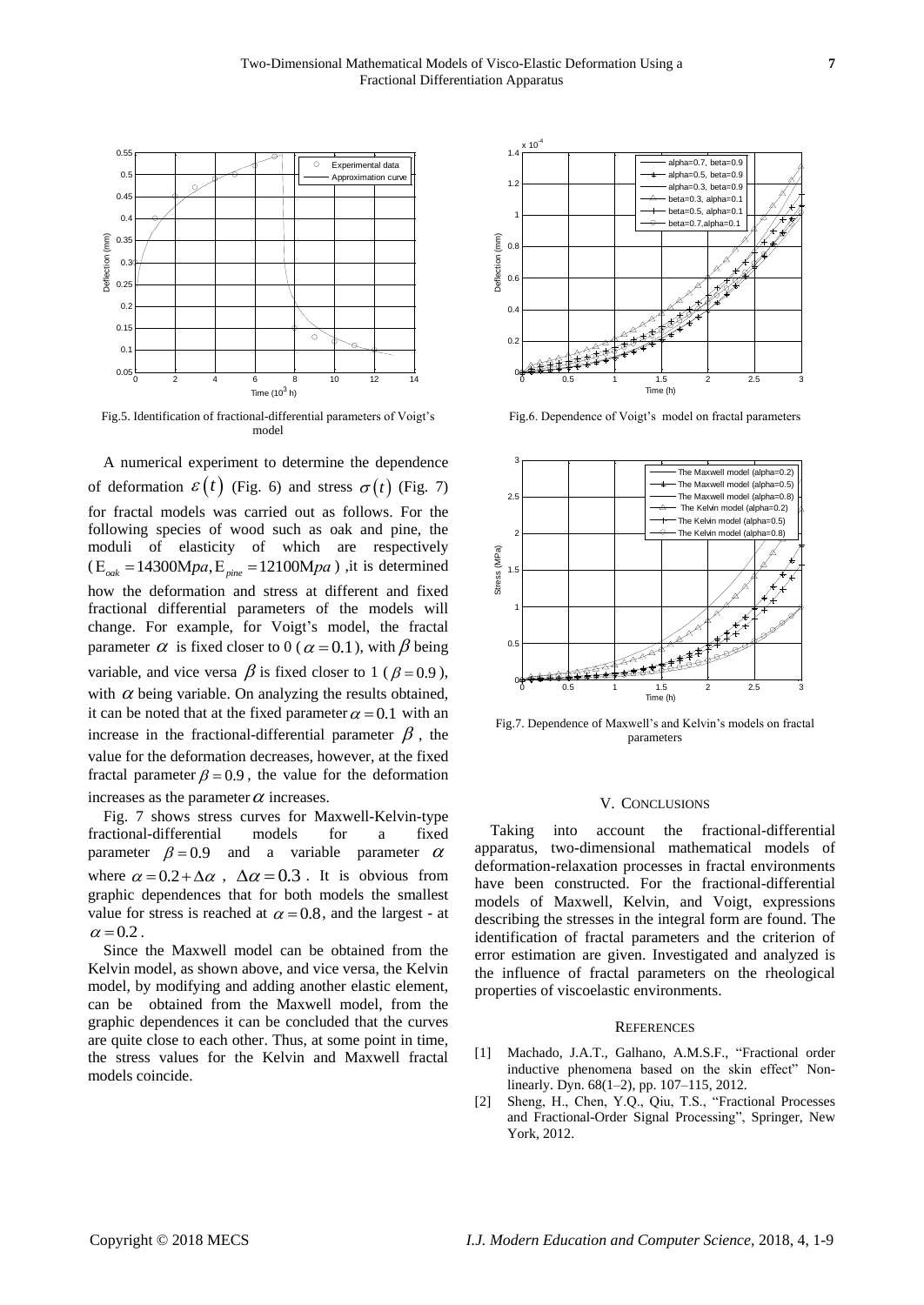- [3] Mohamed A. E. Herzallah, Ahmed M. A. El-Sayed, Dumitru Baleanu, "On the fractional-order diffusion-wave process", Rom. Journ. Phys., vol. 55, Nos. 3-4, pp. 274- 284, 2010.
- [4] F. A. Rihan, D. H. Abdel Rahman, S. Lakshmanan, and A. Alkhajeh, "A time delay model of tumour—immune system interactions: global dynamics, parameter estimation, sensitivity analysis," Applied Mathematics and Computation, vol. 232, pp. 606–623, 2014.
- [5] Y. Ferdri, " Some applications of fractional order calculus to design digital filters for biomedical signal processing', J. Mech. Med. Biol. 12(2), p. 13, 2012.
- [6] Ammar Soukkou, Salah Leulmi,"Controlling and Synchronizing of Fractional-Order Chaotic Systems via Simple and Optimal Fractional-Order Feedback Controller", International Journal of Intelligent Systems and Applications(IJISA), Vol.8, No.6, pp.56-69, 2016. DOI: 10.5815/ijisa.2016.06.07
- [7] Asim Kumar Das, Tapan Kumar Roy,"Fractional Order EOQ Model with Linear Trend of Time-Dependent Demand", IJISA, vol.7, no.3, pp.44-53, 2015. DOI: 10.5815/ijisa.2015.03.06
- [8] Ammar Soukkou, M. C. Belhour, Salah Leulmi, "Review, Design, Optimization and Stability Analysis of Fractional-Order PID Controller", International Journal of Intelligent Systems and Applications(IJISA), Vol.8, No.7, pp.73-96, 2016. DOI: 10.5815/ijisa.2016.07.08
- [9] O. Tolga Altinoz, A. Egemen Yilmaz, "Optimal PID Design for Control of Active Car Suspension System", International Journal of Information Technology and Computer Science(IJITCS), Vol.10, No.1, pp.16-23, 2018. DOI: 10.5815/ijitcs.2018.01.02
- [10] V. Uchajkin, "Method of fractional derivatives", Ulyanovsk: Publishing house «Artishok», p. 512, 2008.
- [11] A. M. Nahushev, "Fractional calculus and its application", Moscow: Fizmatlit, p. 272, 2003.
- [12] J. Tenreiro Machado, V. Kiryakova, F. Mainardi, "Recent history of fractional calculus", Commun Nonlinear Science and Numer Simulat., vol. 16., pp. 1140-1153, 2011.
- [13] R. R. Nigmatullin, "Fractional integral and its physical interpretation", Theoretical and Mathematical Physics, T. 90, No. 3., 1992, pp. 354-368.
- [14] I. Podlubny, " Fractional Differential Equations", of Mathematics in Science and Engineering, Academic Press, San Diego, Calif, USA, vol. 198, p.340, 1999.
- [15] S. V. Erokhin, T. S. Aleoev, L. Yu. Frishter, A. V. Kolesnichenko, "Parametric identification of the mathematical model of viscoelastic materials using fractional derivatives", International Journal of Computational Civil and Structural Engineering, vol. 11, Issue 3, pp. 82-85, 2015.
- [16] S. V. Erokhin, "Models of creep and relaxation of materials using fractional derivatives", Construction mechanics of engineering structures and structures, No. 6 Moscow, pp. 35-39, 2014.
- [17] M. Javidi, B. Ahmad, "Advances in Difference Equations", p. 375, 2013.
- [18] N. W. Tschoegl, "The Phenomenological Theory of Linear Viscoelastic Behavior", Berlin, Springer, 1989.
- [19] E. N. Ogorodnikov, V. P. Radchenko, N. S. Yashagin, "Rheological models of a viscoelastic body with memory and differential equations of fractional oscillators", Vestn. Himself. state tech un-that Sir Fiz. Mat. science, No. 1 (22), pp. 255-268, 2011.
- [20] V. D. Beibalayev, "Mathematical model of heat transfer in mediums with fractal structure", Mathematical modeling, vol. 21, No. 5, pp.55-62, 2009.
- [21] V. D. Beybalaev, M. R. Shabanova, "Numerical method for solving the boundary value problem for a twodimensional heat equation with derivatives of fractional order", Vestn. Himself. state tech un-that Sir Fiz. Mat. Science, №5 (21), pp. 244-251, 2010.
- [22] R. P. Meilanov, M. R. Shabanova, "The equation of thermal conductivity for media with fractal structure", Modern science-intensive technologies, No. 8, pp. 84-85, 2007.
- [23] R. P.Meilanov, M. R. Shabanova, "Features the solution of the heat transfer transport equation in derivatives of fractional order", Journal of Technical Physics, Vol. 8, Issue 7, pp. 1-6, 2011.
- [24] A. K. Basayev, "Local-one-dimensional scheme for the equation of thermal conductivity with boundary conditions of the third kind", Vladikavkaz Mathematical Journal, Vol. 13, Issue 1, pp. 3-12, 2011.
- [25] Ya. Sokolowskyy and V. Shymanskyi, "Mathematical modeling of non-isothermal moisture transfer and rheological behavior in capillary-porous materials with fractal structure during drying", Computer and Information Science, Canadian Center for Science and Education, Vol. 7, No. 4, pp. 111-122, 2014.
- [26] E. Ogorodnikov, V. Radchenko, L. Ugarova, "Mathematical modeling of hereditary deformational elastic body on the basis of structural models and of vehicle fractional integral-differentiation Riman-Liuvil", Vest. Sam. Gos. Techn. Un-ty. Series. Phys.-math. sciences, tom 20, number 1, pp. 167-194, 2016.
- [27] L. Kexue, P. Jigen, "Laplace transform and fractional differential equations", *Appl. Math. Lett.*, 24, pp. 2019- 2023, 2011.
- [28] N. J. Ford, A. C. Simpson, "The numerical solution of fractional differential equations: speed versus accuracy", Numer. Algorithms, 26(4), pp. 333-346, 2001.
- [29] K. Diethelm, "An algorithm for the numerical solution of differential equations of fractional order", Electron. Trans. Numer. Anal. 5, pp. 1-6, 1997.
- [30] G. M. Savin G., "Elements of the mechanics of hereditary environments", Rheological bodies with the simplest law of linear deformation , No. 1, p.114, 1969.
- [31] G. M. Savin, "Elements of the mechanics of hereditary environments", Rheological bodies with the simplest law of linear deformation, No. 2, p.137, 1970.
- [32] G. M. Savin, Ya. Ya. Ruschytsky, "Elements of the mechanics of hereditary environments", The textbook for the mechanics and mathematics faculties of universities, K. -"High School", p. 251, 1976.
- [33] Ya. I. Sokolovsky, M. V. Moskvitina, "Mathematical modeling of deformation-relaxation processes using derivatives of fractional order", Bulletin of the National University "Lviv Polytechnic", Computer Science and Information Technologies. No. 826. - Lviv: NU "LP", pp. 175-184, 2015.
- [34] V. V. Vasilyev, L. A. Simak, "Fractional calculus and approximation methods in the modeling of dynamic systems", Scientific publication Kiev, National Academy of Sciences of Ukraine, p.256, 2008.
- [35] S. G. Samko, A. A. Kilbas, O. I. Marichev, "Integrals and derivatives of fractional order and some of their', Minsk: Science and Technology, p. 688, 1987.